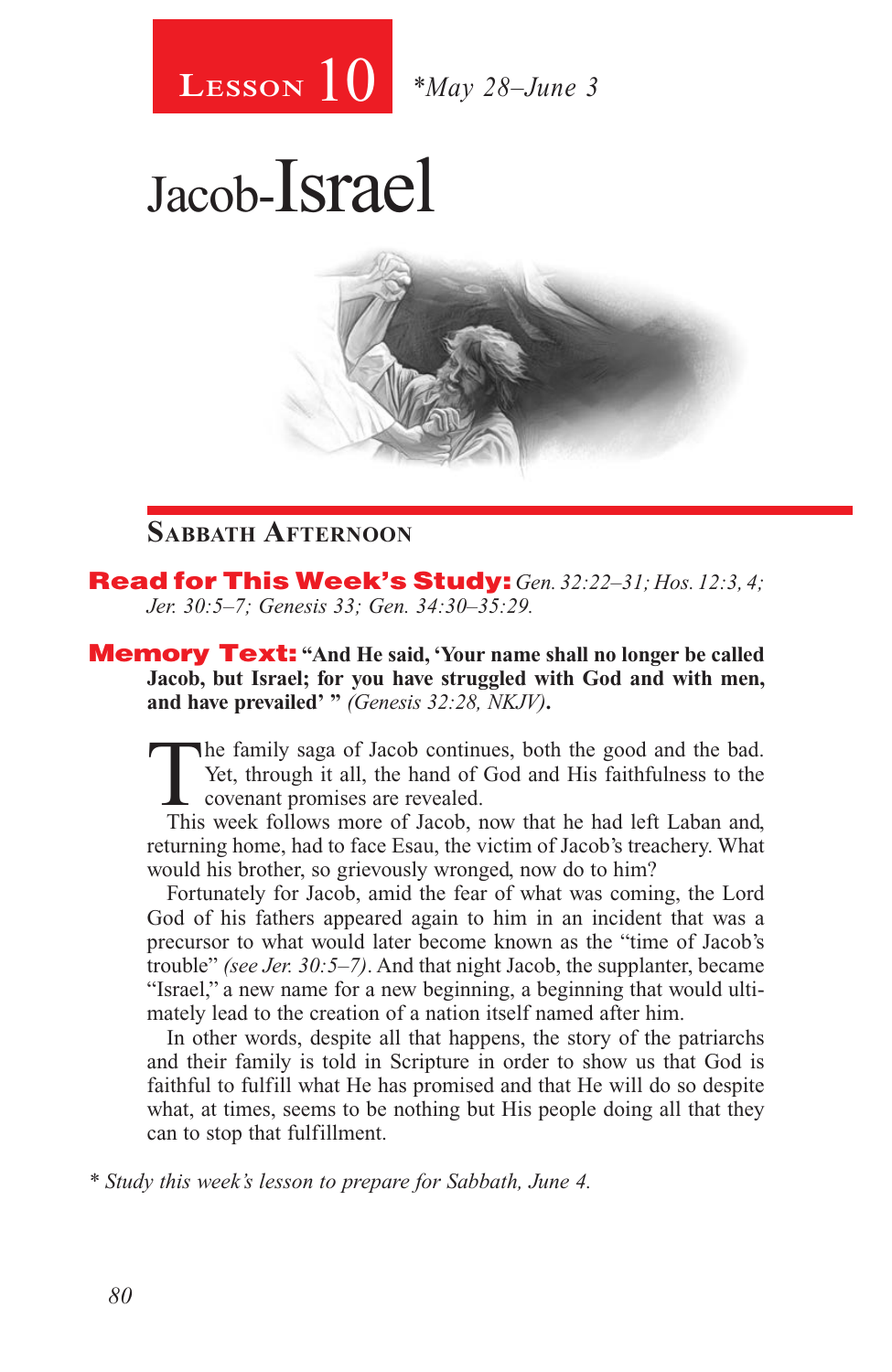## **SUNDAY** *May 29*

## **Wrestling With God**

Gone from Laban, Jacob soon has another experience with God. Knowing that his brother, Esau, is coming with " 'four hundred men' " *(Gen. 32:6)*, Jacob prays fervently to the Lord, even though he acknowledges that " 'I am not worthy of the least of all the mercies and of all the truth which You have shown Your servant' " *(Gen. 32:10, NKJV)*. Jacob, truly, has a better understanding of what grace was about.

And how does the Lord respond?

#### **Read** Genesis 32:22–31 and Hosea 12:3, 4. What is the spiritual signifi**cance of this amazing story?**

Jacob is distressed, understandably so, by what is happening, and after doing what he can to protect his family, he camps for the night. He is then suddenly attacked by "a Man" *(Gen. 32:24, NKJV)*. This is a term that can have special connotations, evoking the divine presence *(see Isa. 53:3)*. Daniel used it to refer to the heavenly priest Michael *(Dan. 10:5)*; it also was the word used by Joshua to depict the "Commander of the Lord's army," who was the Lord *YHWH* Himself *(Josh. 5:13–15, NKJV)*.

\_\_\_\_\_\_\_\_\_\_\_\_\_\_\_\_\_\_\_\_\_\_\_\_\_\_\_\_\_\_\_\_\_\_\_\_\_\_\_\_\_\_\_\_\_\_\_\_\_\_\_\_\_\_\_\_

\_\_\_\_\_\_\_\_\_\_\_\_\_\_\_\_\_\_\_\_\_\_\_\_\_\_\_\_\_\_\_\_\_\_\_\_\_\_\_\_\_\_\_\_\_\_\_\_\_\_\_\_\_\_\_\_

Indeed, amid the fighting, it must have become obvious to Jacob that he was struggling with God Himself, as his words, " 'I will not let You go unless You bless me!' " *(Gen. 32:26, NKJV)*, revealed. Yet, his fervent clinging to God, his refusal to let go, also revealed his passionate desire for forgiveness and to be right with his Lord.

"The error that had led to Jacob's sin in obtaining the birthright by fraud was now clearly set before him. He had not trusted God's promises, but had sought by his own efforts to bring about that which God would have accomplished in His own time and way."—Ellen G. White, *Patriarchs and Prophets*, pp. 197, 198.

And the evidence that he had been forgiven was the change of his name from the reminder of his sin to one that commemorated his victory. " 'Your name,' " said the Angel, " 'shall no longer be called Jacob [the supplanter], but Israel; for you have struggled with God and with men, and have prevailed' " *(Gen. 32:28, NKJV)*.

**What has been your own experience as far as wrestling with God goes? What does it mean to do that, and why is it at times important that we have this kind of experience?**

 $\_$  , and the set of the set of the set of the set of the set of the set of the set of the set of the set of the set of the set of the set of the set of the set of the set of the set of the set of the set of the set of th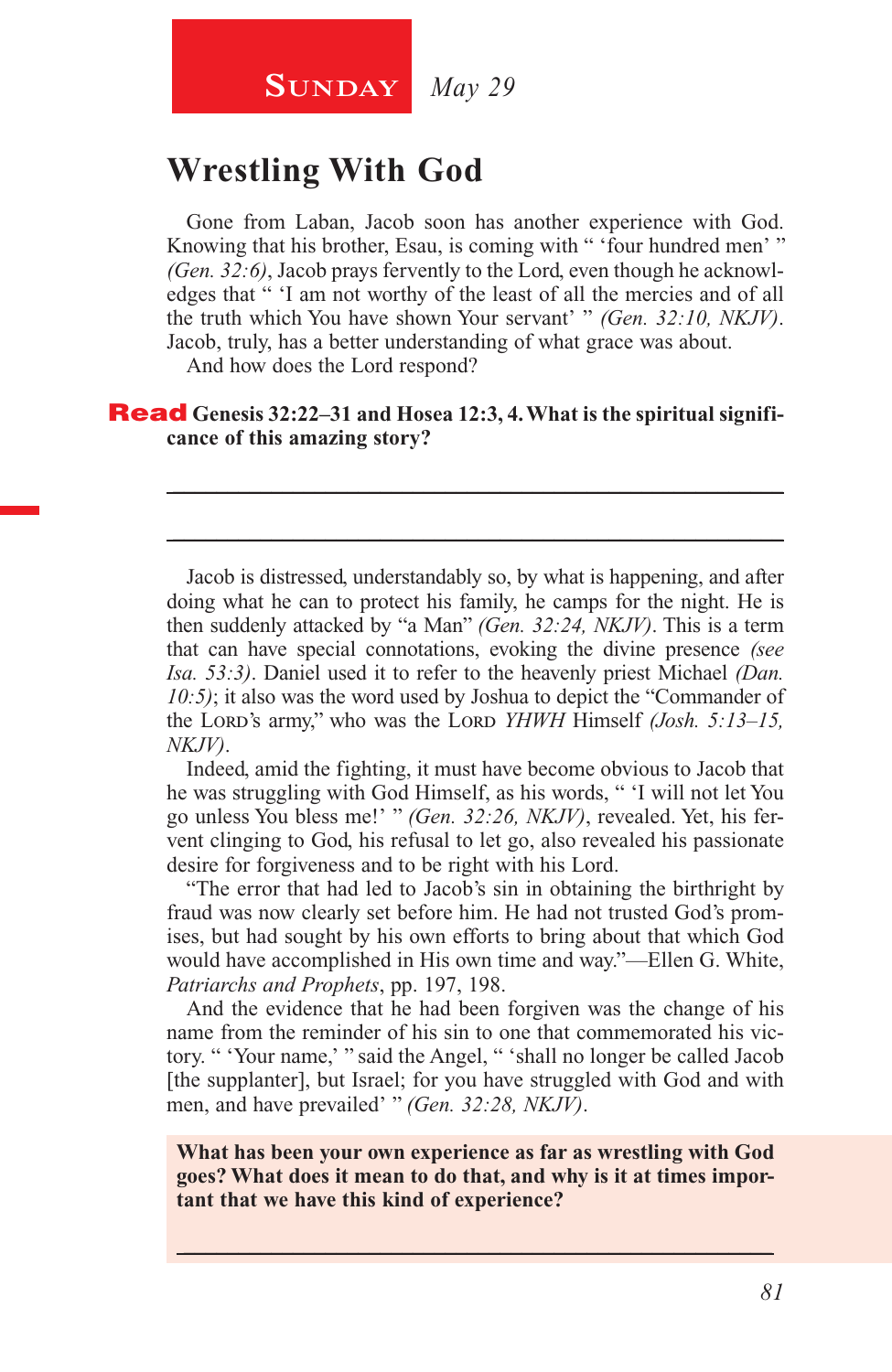## **The Brothers Meet**

From Peniel, "the face of God" *(see Gen. 32:30)*, the place where he had this experience with God, Jacob moves now to meet with his brother. After 20 years of separation, Jacob sees him coming with 400 men *(Gen. 33:1)*. Jacob is worried and, therefore, prepares himself and his family for whatever might happen.

Read **Genesis 33. What connection is there between Jacob's experience of seeing the face of God at Peniel and Jacob's experience of seeing the face of his brother? What is the implication of this connection in regard to our relationship with God and our relationship with our "brothers," whoever they may be?**

Jacob bows himself seven times before his brother *(Gen. 33:3)*, whom he calls several times " 'my lord' " *(Gen. 33:8, 13, 15, NKJV)*  and with whom he identifies himself as his " 'servant' " *(Gen. 33:5; compare with Gen. 32:4, 18, 20, NKJV)*. Significantly, Jacob's seven bows echo his father's seven blessings *(Gen. 27:27–29)*; furthermore, when he bows, he specifically reverses his father's blessing, about " 'nations [bowing] down to you' " *(Gen. 27:29, NKJV)*.

\_\_\_\_\_\_\_\_\_\_\_\_\_\_\_\_\_\_\_\_\_\_\_\_\_\_\_\_\_\_\_\_\_\_\_\_\_\_\_\_\_\_\_\_\_\_\_\_\_\_\_\_\_\_\_\_

\_\_\_\_\_\_\_\_\_\_\_\_\_\_\_\_\_\_\_\_\_\_\_\_\_\_\_\_\_\_\_\_\_\_\_\_\_\_\_\_\_\_\_\_\_\_\_\_\_\_\_\_\_\_\_\_

It is as if Jacob's intention was to pay his debt to his brother and return the blessing that he had stolen from him *(see Gen. 33:11)*. When Esau saw his brother, against all expectations, he ran to Jacob and, instead of killing him, he "kissed him, and they wept" *(Gen. 33:4, NKJV)*.

Later, Jacob commented to Esau: " 'I have seen your face as though I had seen the face of God' " *(Gen. 33:10, NKJV)*. The reason for Jacob's extraordinary statement was his understanding that Esau had forgiven him. The Hebrew verb *ratsah*, "pleased" *(Gen. 33:10, NKJV)*, is a theological term referring to any sacrifice that is "pleasing," "accepted" by God, which then implies divine forgiveness *(Lev. 22:27, Amos 5:22)*.

Jacob's experience of God's forgiveness at Peniel, where he saw the face of God, is now repeated in his experience of his brother's forgiveness, which he identifies as if he saw the face of God. Jacob lives a second Peniel, the first one preparing for the second one. Jacob has been forgiven by God and by his own brother. Truly, he now must have understood, even more than before, the meaning of grace.

#### **What have you learned about grace from how others (besides the Lord) have forgiven you?**

\_\_\_\_\_\_\_\_\_\_\_\_\_\_\_\_\_\_\_\_\_\_\_\_\_\_\_\_\_\_\_\_\_\_\_\_\_\_\_\_\_\_\_\_\_\_\_\_\_\_\_\_\_\_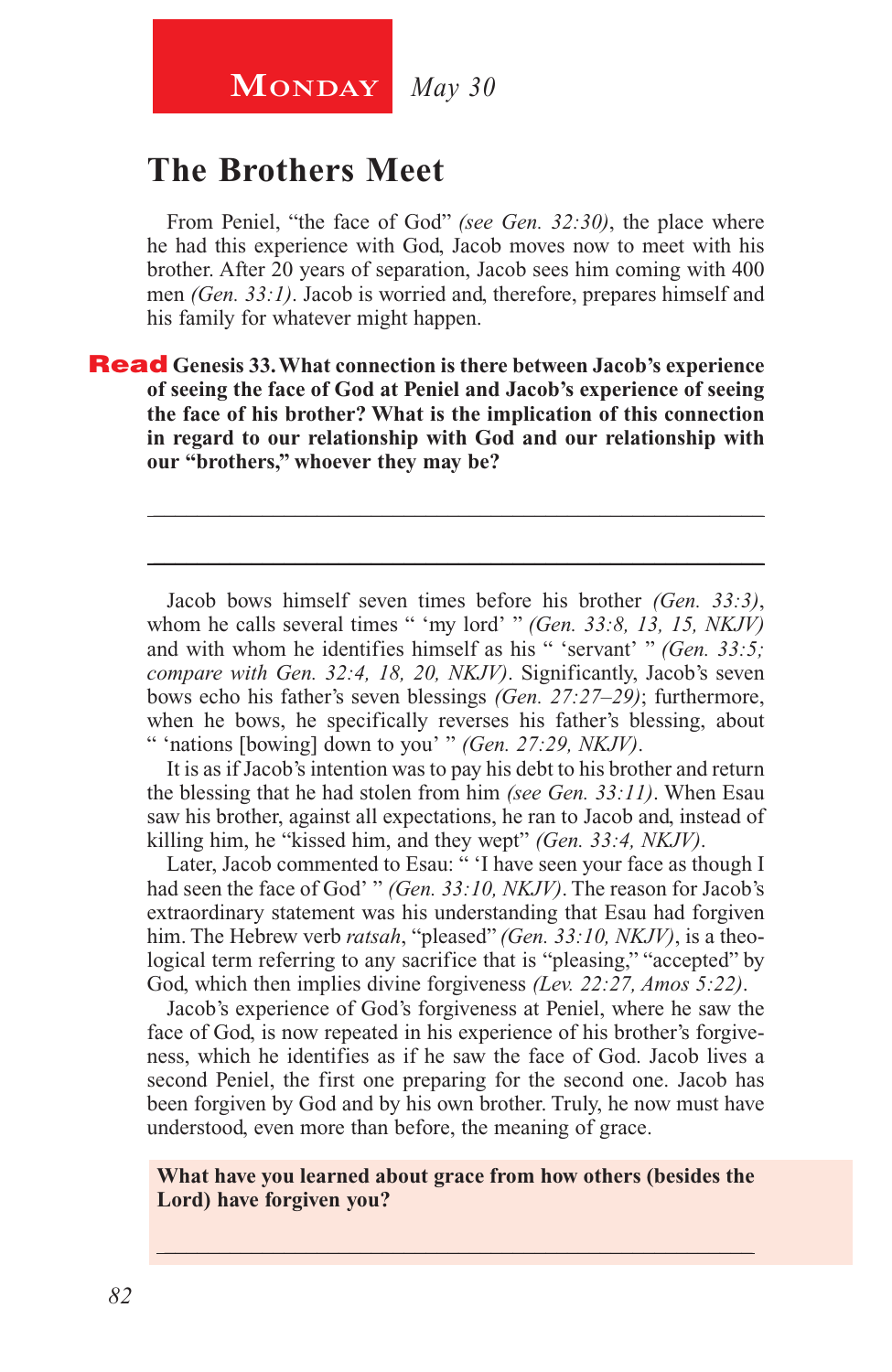**Tuesday** *May 31*

## **The Violation of Dinah**

Now that Jacob has reconciled with his brother, he wants to settle in the land of Canaan in peace. The word *shalem*, "safely" *(Gen. 33:18, NKJV)*, from the word *shalom*, "peace," for the first time characterizes his journey.

After having purchased a piece of land from the inhabitants *(Gen. 33:19)*, he erects an altar there, showing his faith and his realization of how dependent upon the Lord he really is. For every one of the sacrifices offered, there was an act of worship.

Yet, for the first time in his life, Jacob-Israel is exposed to the troubles of settling in the land. Like Isaac at Gerar with Abimelech *(Gen. 26:1–33)*, Jacob tries to find accommodation with the Canaanites.

\_\_\_\_\_\_\_\_\_\_\_\_\_\_\_\_\_\_\_\_\_\_\_\_\_\_\_\_\_\_\_\_\_\_\_\_\_\_\_\_\_\_\_\_\_\_\_\_\_\_\_\_\_\_\_\_

\_\_\_\_\_\_\_\_\_\_\_\_\_\_\_\_\_\_\_\_\_\_\_\_\_\_\_\_\_\_\_\_\_\_\_\_\_\_\_\_\_\_\_\_\_\_\_\_\_\_\_\_\_\_\_\_

#### Read **Genesis 34. What happened to upset his plans for a peaceful existence?**

The story of this sordid incident highlights the ambiguity of the characters and of their actions. The sensual Shechem, who violates Dinah, also is characterized as sincere and loving Dinah, and he wants to try to make amends. He is even willing to undergo the covenant rite of circumcision.

Meanwhile, Simeon and Levi, who present themselves as the defenders of God and His commandments, and who resist intermarriage with the Canaanites *(Lev. 19:29)*, resort to lies and deception *(Gen. 34:13)*  and are ready to kill and plunder *(Gen. 34:25–27)*. Their actions were not only reprehensible (why not punish the one man who had done it?) but also had the potential to cause many more problems.

As for Jacob, he only is concerned with peace. When the rape of his daughter is reported to him, he does not say anything *(Gen. 34:5)*. However, after he hears about what his sons have done, he openly chides them because of what could follow: " 'You have troubled me by making me obnoxious among the inhabitants of the land, among the Canaanites and the Perizzites; and since I am few in number, they will gather themselves together against me and kill me. I shall be destroyed, my household and I' " *(Gen. 34:30, NKJV)*.

**Again and again we see deceit and deception, as well as acts of kindness and grace, in these accounts. What does this tell us about human nature?**

 $\_$  , and the set of the set of the set of the set of the set of the set of the set of the set of the set of the set of the set of the set of the set of the set of the set of the set of the set of the set of the set of th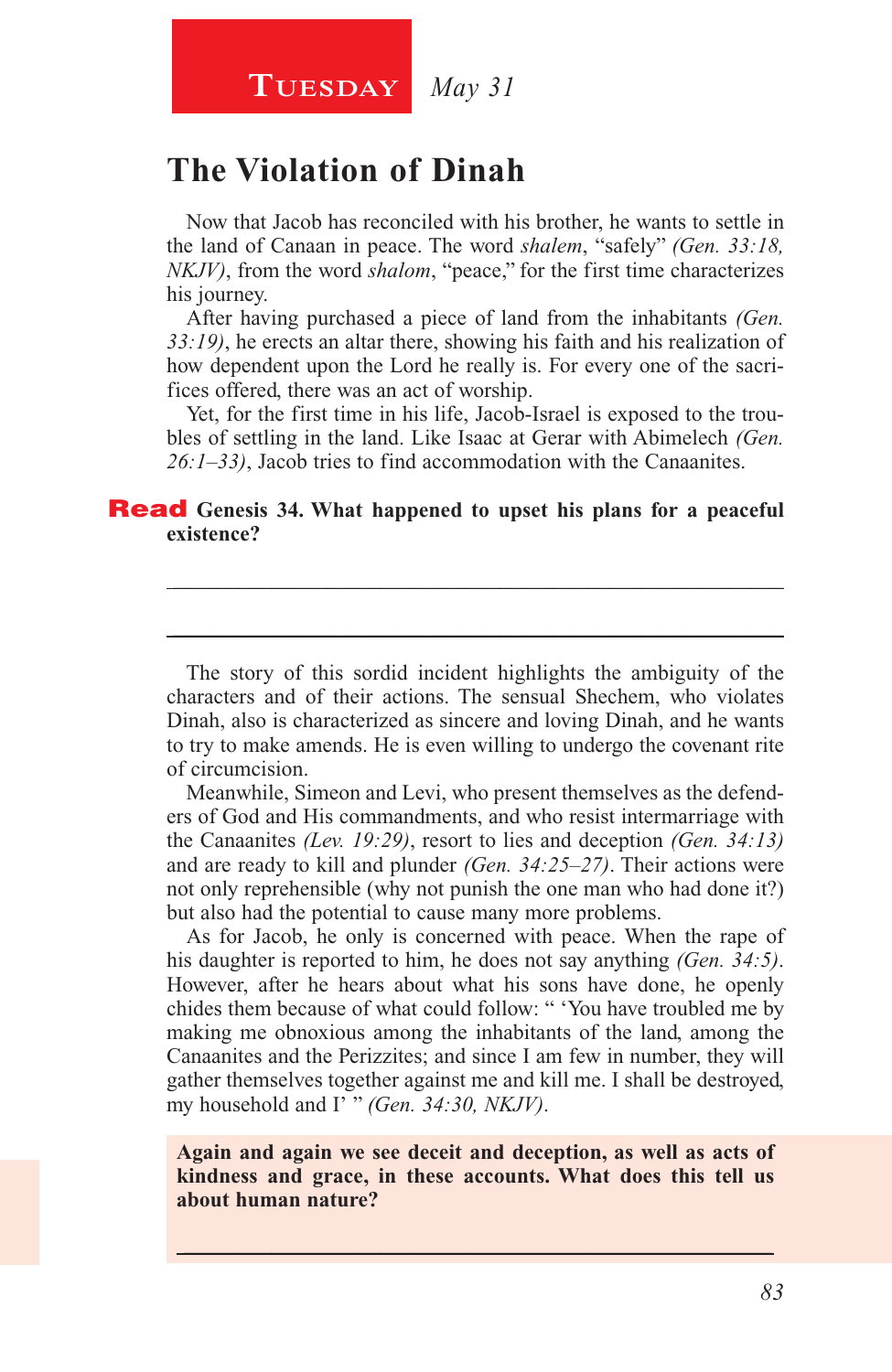## **Prevailing Idolatry**

**Read** Genesis 34:30–35:15. What lessons can we take about true wor**ship from what happened here?**

Immediately after Jacob's complaint that his peace with the Canaanites had been compromised *(Gen. 34:30)*, and after his two sons were rebuked *(Gen. 34:30)*, God urges Jacob to leave Shechem and return to Bethel in order to renew his covenant. Indeed, the Lord tells him that, once he gets there, he needs to build an altar.

\_\_\_\_\_\_\_\_\_\_\_\_\_\_\_\_\_\_\_\_\_\_\_\_\_\_\_\_\_\_\_\_\_\_\_\_\_\_\_\_\_\_\_\_\_\_\_\_\_\_\_\_\_\_\_\_

\_\_\_\_\_\_\_\_\_\_\_\_\_\_\_\_\_\_\_\_\_\_\_\_\_\_\_\_\_\_\_\_\_\_\_\_\_\_\_\_\_\_\_\_\_\_\_\_\_\_\_\_\_\_\_\_

Meanwhile, the first thing recorded after God's command is Jacob's telling his people to put away the Canaanite idols, which had been taken in the plunder of the city of Shechem, and the household gods that had been stolen by Rachel *(Gen. 31:19, 32)*. All this, too, is crucial to the idea of the covenant with God.

These idols had been kept and, probably, worshiped in spite of Jacob's commitment to God. It was not enough for Jacob to leave Shechem in order to escape Canaanite influence. Jacob had to get rid of the idols within the camp and in the hearts of his people.

The process of repentance consists in more than a physical move from one place to another, or a move from one church to another. Most important, it is that we seek by God's grace to purge the idolatry in our hearts, regardless of where we live, because we can make idols out of just about anything.

When Jacob obeys God and proceeds according to God's commandment, God finally intervenes and "the terror of God" *(Gen. 35:5, NKJV)* affects all the people around them, and they do not dare attack Jacob. Jacob is, then, ready to worship with "all the people who were with him" *(Gen. 35:6, NKJV)*, suggesting that the family unity has been restored. Jacob gives this place the name El Bethel, a reminder of his dream of the ladder, a sign that the connection between heaven and earth, which had been broken for some time, has now been restored.

The emphasis is, this time, on the God of Bethel rather than on the place itself. This personal note resonates again when God reminds Jacob of his name "Israel" *(Gen. 35:10)*, with the double promise that this blessing implies. Jacob's blessing, first, means fruitfulness, the transmission of the Messianic seed and the generation of many nations *(Gen. 35:11)*; and second, it points to the Promised Land *(Gen. 35:12)*.

#### **What are subtle ways that idolatry can find its way into our hearts, and what can we do about it?**

\_\_\_\_\_\_\_\_\_\_\_\_\_\_\_\_\_\_\_\_\_\_\_\_\_\_\_\_\_\_\_\_\_\_\_\_\_\_\_\_\_\_\_\_\_\_\_\_\_\_\_\_\_\_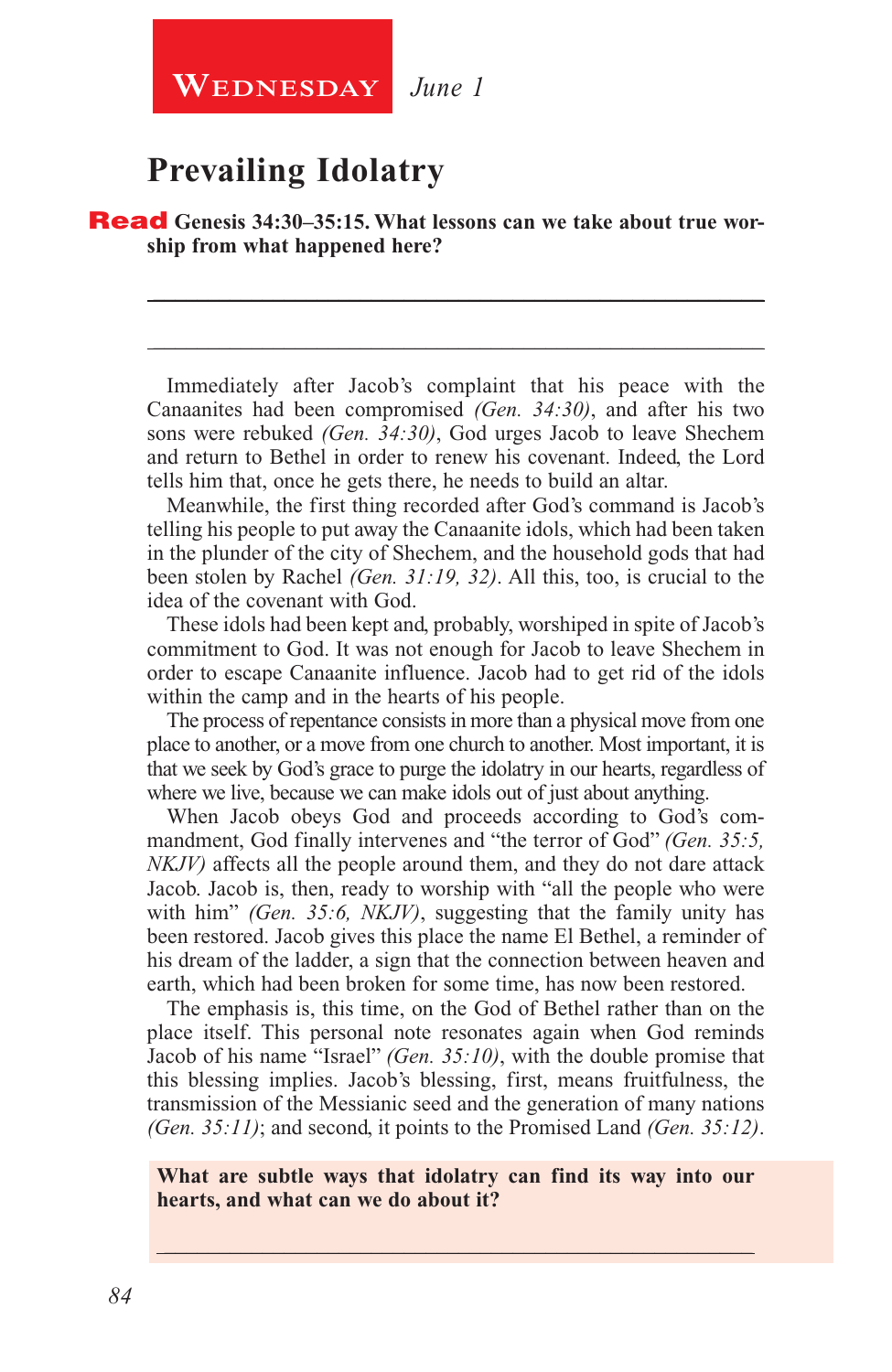### **Thursday** *June 2*

## **The Death of Rachel**

Read **Genesis 35:15–29. What other woes did Jacob face within his dysfunctional family?**

As soon as Jacob leaves Bethel, three interrelated incidents mark the last step of his journey toward the Promised Land: Jacob's last son is born; Rachel dies; and Reuben, Jacob's first son by Leah, sleeps with Jacob's concubine. Though the text doesn't say why the young man would do something so evil, it could have been that he wanted to somehow defile the birth of Jacob's last son and to humiliate the memory of Rachel. We just don't know.

\_\_\_\_\_\_\_\_\_\_\_\_\_\_\_\_\_\_\_\_\_\_\_\_\_\_\_\_\_\_\_\_\_\_\_\_\_\_\_\_\_\_\_\_\_\_\_\_\_\_\_\_\_\_\_\_

\_\_\_\_\_\_\_\_\_\_\_\_\_\_\_\_\_\_\_\_\_\_\_\_\_\_\_\_\_\_\_\_\_\_\_\_\_\_\_\_\_\_\_\_\_\_\_\_\_\_\_\_\_\_\_\_

The birth of Jacob's last son is linked to Bethlehem *(Gen. 35:19)*, which is within the confines of the Promised Land. This birth is, then, the first fulfillment of God's promise for the future of Israel. The midwife, prophetically, addresses Rachel with the very words God used to reassure Abraham: " 'Do not fear' " *(Gen. 35:17, NKJV, compare with Gen. 15:1)*.

Significantly, Jacob changes the name that the dying Rachel had given to her son, Ben-Oni, meaning "son of my sorrow" to signify her pain, into Benjamin, meaning "son of the right hand," perhaps implying the direction of the south in order to express his hope in the Promised Land and all that God said He would do for His people after they had settled there.

Yet, during this time Reuben has sexual relations with Bilhah, his father's concubine and Rachel's maidservant *(Gen. 35:25, Gen. 30:3)*. We just don't know why he performed this scandalous act, other than as another example of human depravity.

Amazingly, Jacob does not respond to this horrible violation, even though he is told about it *(Gen. 35:22)*. Perhaps at this point in his life, Jacob trusts that God will fulfill His word despite the sin and evil, at times, that goes on around him.

It is this precise lesson of faith that is implied in the list of Jacob's 12 sons, who will be the ancestors of Israel *(Gen. 35:22–26)*—not the most savory and kindest of people, as we will see. Yet, despite all the problems, all the dysfunction, even outright evil, such as Reuben's sin with Bilhah, God's will was going to be fulfilled through this family, no matter how messed up this family really was.

**Despite human error, God's ultimate purposes will be fulfilled. Imagine what would happen if people cooperated, if they obeyed Him. How much more easily—that is, with less human suffering and stress and delay—could God's will then be accomplished?**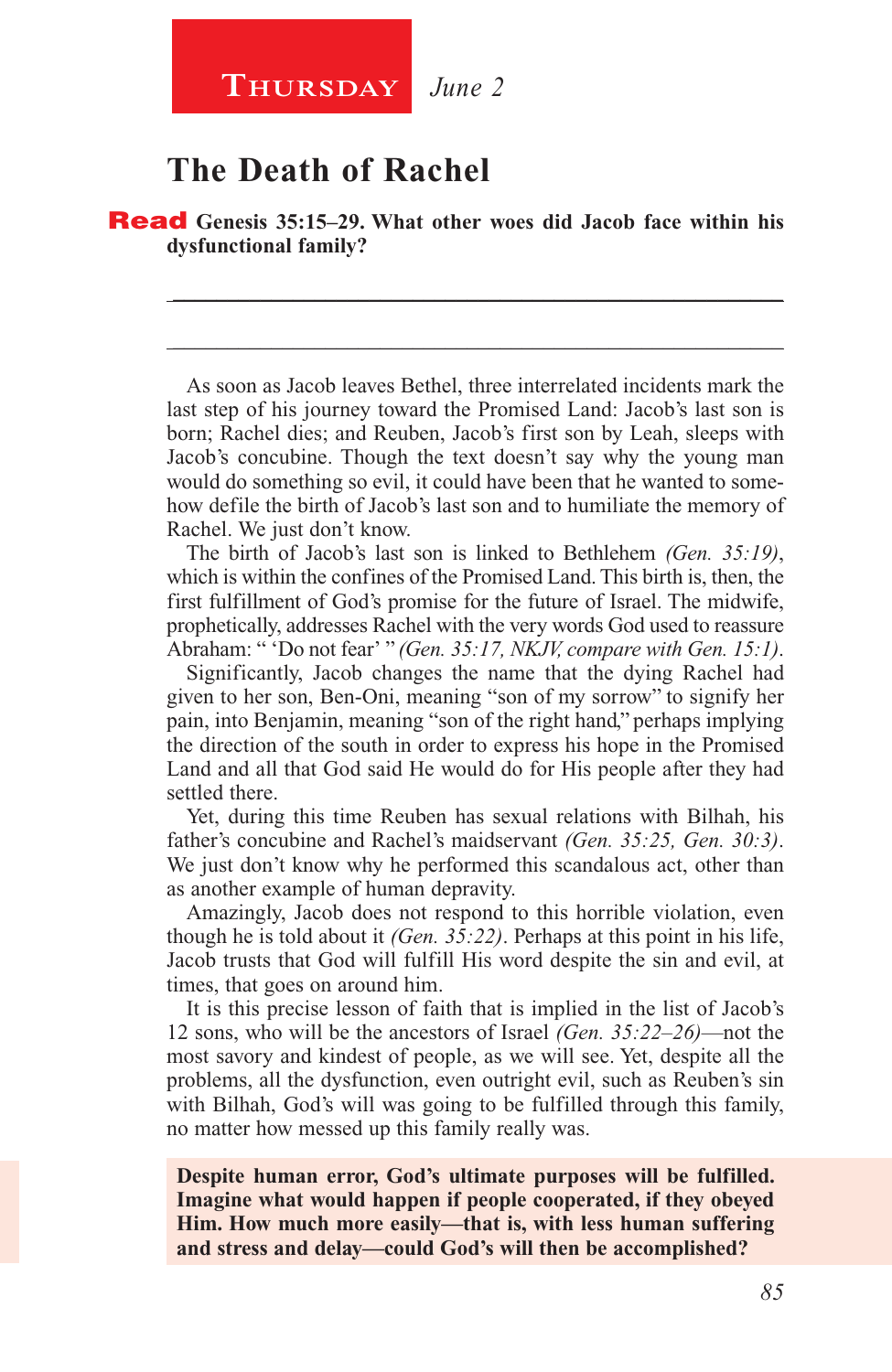**FRIDAY** June 3

#### **Further Thought:** Read Ellen G. White, "The Night of Wrestling," pp. 195–203, in *Patriarchs and Prophets*.

"Jacob's experience during that night of wrestling and anguish represents the trial through which the people of God must pass just before Christ's second coming. . . . Such will be the experience of God's people in their final struggle with the powers of evil. God will test their faith, their perseverance, their confidence in His power to deliver them. Satan will endeavor to terrify them with the thought that their cases are hopeless; that their sins have been too great to receive pardon. They will have a deep sense of their shortcomings, and as they review their lives their hopes will sink. But remembering the greatness of God's mercy, and their own sincere repentance, they will plead His promises made through Christ to helpless, repenting sinners. Their faith will not fail because their prayers are not immediately answered. They will lay hold of the strength of God, as Jacob laid hold of the Angel, and the language of their souls will be, 'I will not let Thee go, except Thou bless me.' . . .

"Yet Jacob's history is an assurance that God will not cast off those who have been betrayed into sin, but who have returned unto Him with true repentance. It was by self-surrender and confiding faith that Jacob gained what he had failed to gain by conflict in his own strength. God thus taught His servant that divine power and grace alone could give him the blessing he craved. Thus it will be with those who live in the last days. As dangers surround them, and despair seizes upon the soul, they must depend solely upon the merits of the atonement. We can do nothing of ourselves."—Ellen G. White, *Patriarchs and Prophets*, pp. 201–203.

### Discussion Questions:

 **Why is Jacob's weakness the occasion for God's grace? How does Jacob's experience relate to Paul's statement, "When I am weak, then I am strong"** *(2 Cor. 12:10, NKJV)***?**

 **Why do you think the Bible reveals so many sordid details about the lives of many of its characters? What point could be made from doing this? What message can we take from it?**

 $\bullet$  Dwell more on the question of idolatry. What are the idols of **our culture, our civilization? How can we make sure we aren't worshiping anyone or anything other than the Lord?**